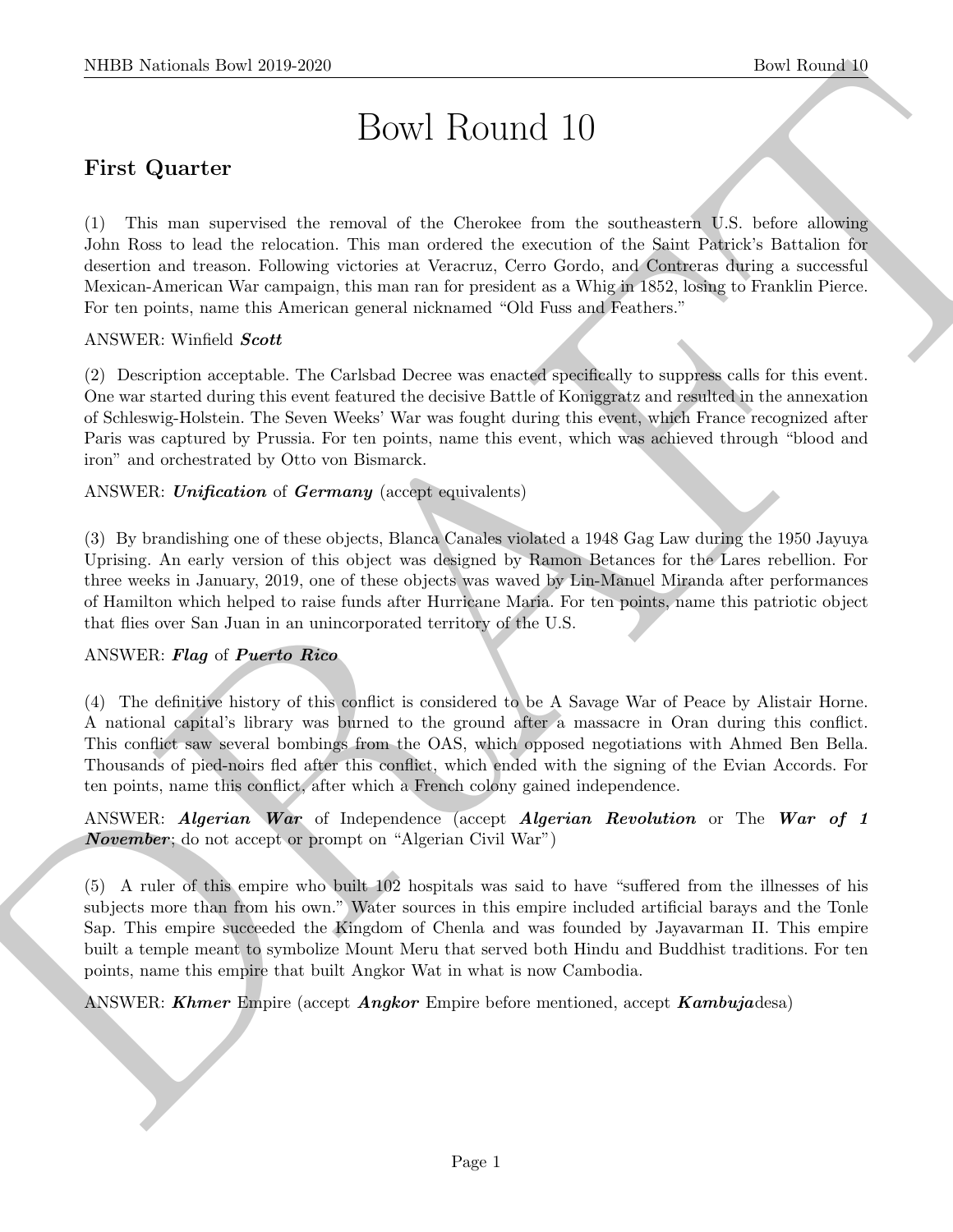(6) This organization was led by the author of Where White Men Fear to Tread, Russell Means, during the seizing of the Mayflower II. Leonard Peltier, a member of this organization, was accused of killing FBI agents Jack Coler and Ronald Williams at Pine Ridge. Members of this organization took over the Bureau of Indian Affairs building in the culmination of the Trail of Broken Treaties. For ten points, name this Native American interest group that occupied Wounded Knee in 1973.

#### ANSWER: American Indian Movement (accept AIM)

(7) A battle for this city led to the use of damaged Polish swords in coronation ceremonies after Boleslaw the Brave chipped his blade in this city. This city was governed by the "Pravda" or "Justice" code of Yaroslav the Wise, under which it reached its height. The Rurik dynasty ruled a kingdom centered on this city. This city was converted to Christianity by one of its Grand Princes, Vladimir the Great. For ten points, name this capital of the first East Slavic state, the "land of the Rus."

#### ANSWER: Kiev, Ukraine

(8) Charles Dickens criticized this work as the product of "very feeble amateurs." Captions in this work are called its namesake tituli, which often feature tildas to indicate abbreviations. Leofwine and Gyrth are shown as fallen knights in this work, whose final remaining caption is the line "And the English left fleeing." Bishop Odo likely commissioned, for ten points, what work that illustrates how Harold Godwinson lost England to the Norman, William the Conquerer, an 11th century embroidery?

#### ANSWER: Bayeux Tapestry

(9) This man insinuated that the 1999 Moscow apartment bombings were a false flag attack in his book Blowing Up Russia. This man's wife, Marina, launched an inquest into his death that revealed it was likely planned by the FSB on the orders of Vladimir Putin. After this man, who is reputed to have coined the term "mafia state," allegedly defected to MI6, he was poisoned after drinking from a polonium-infused teapot. For ten points, name this ex-Russian spy who was assassinated in 2006.

## ANSWER: Alexander Litvinenko

NIBB Noticeals how 2019-2020.<br>
The linearity of the Matter of Wasse Walse Matter is Decembed to the School Matter of the School Matter of the School Matter of the Matter of the Matter of the Matter of the Matter of the Ma (10) A man with this surname was created the first Viscount Brome. That man's youngest son with this surname, Williiam, was an admiral, known for his command of the Channel Fleet during the Napoleonic Wars. William's oldest brother with this surname oversaw creation of the "Permanent Settlement" that regulated revenues received from India and also served as military governor in Ireland. For ten points, give the surname of Charles, the British general who surrendered at Yorktown.

## ANSWER: Cornwallis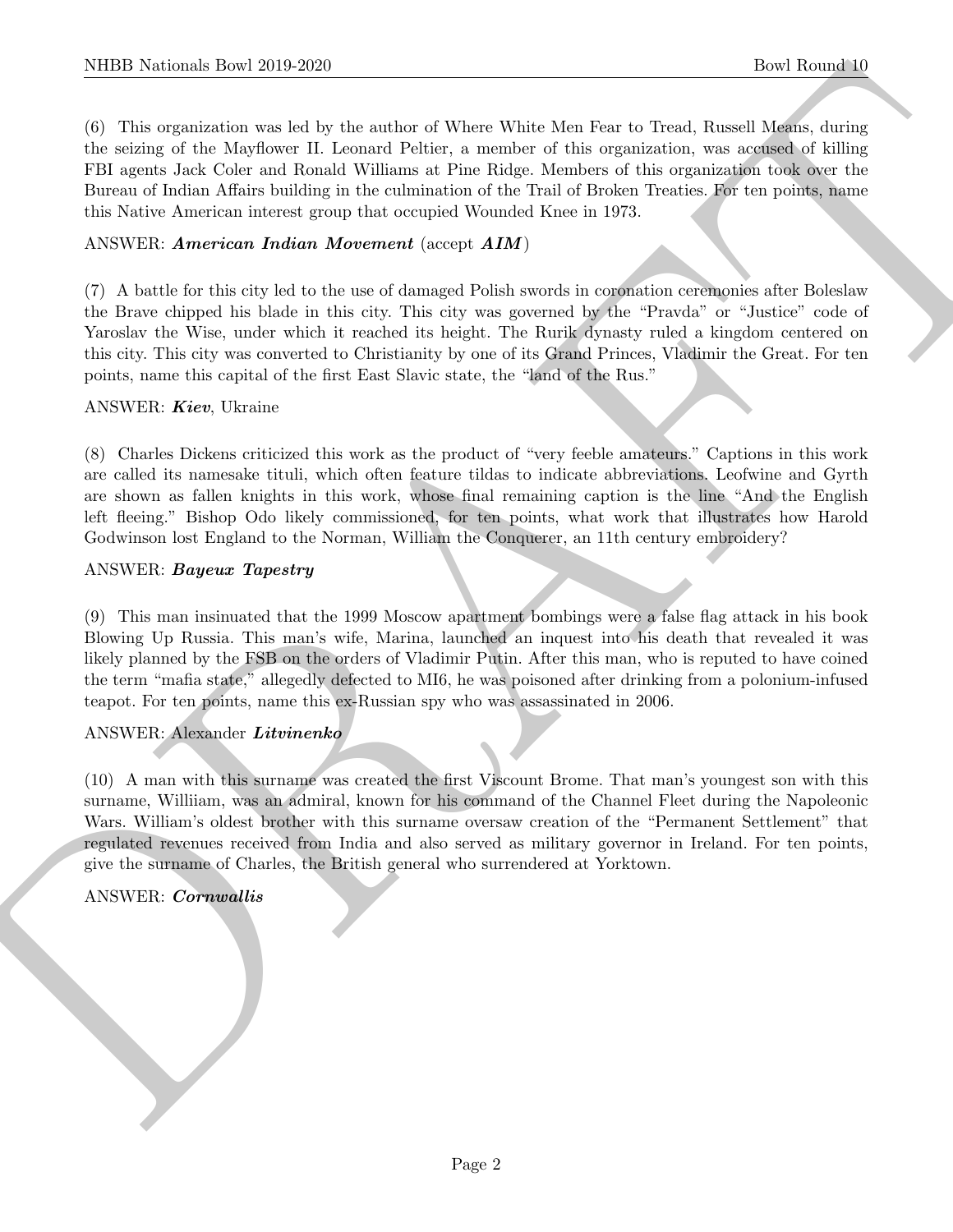# Second Quarter

NIBB Noticeals how 2019-2020<br>
Second Quarter (2) The single system is the single of the single system is a single of the single system is the single of the single system is the system of the single of the single of the si (1) This kingdom's "Iron and Golden King" lost this kingdom's Adriatic coastline and his life in the Battle of Marchfeld. That king, Ottokar II, is buried with many other kings of this region in St. Vitus Cathedral. A man who lost his sight while crusading in Lithuania was the first member of this kingdom's House of Luxembourg. In this kingdom Jan Zizka led a movement that was named after Jan Hus. For ten points, name this kingdom whose lands were centered in what is today the western portion of the Czech Republic.

ANSWER: Kingdom of Bohemia (prompt on Czech kingdom)

BONUS: In 1618, Bohemian Protestant protests against King Ferdinand II led to the second of these violent acts involving windows.

# ANSWER: Defenestration of Prague

(2) This man contacted Tom Kahn on the false belief that Kahn added a line to a speech referencing Sherman's March to the Sea. This man called for "maximum possible" integration while leading a New York City school boycott. This Quaker was the head of the AFl-CIO's A. Philip Randolph Institute. Strom Thurmond called this man a "communist, draft dodger, and homosexual." For ten points, name this civil rights activist who was the primary organizer of the 1963 March on Washington.

## ANSWER: Bayard Rustin

BONUS: Bayard Rustin led the Journey of Reconciliation from DC to North Carolina and back, whose participants are considered to be the first of these people who rode interstate buses into the South to challenge segregation.

## ANSWER: Freedom Riders

(3) Archaeologist Rodney Young uncovered a tomb popularly associated with this man at the Great Tumulus. This man was instructed to bathe in the river Pactolus in order to undo a gift he had received. This man received his most famous attribute as a reward from Dionysus after this man cared for Silenus. This man voted in favor of Pan over Apollo for a music contest, causing him to grow the ears of an ass. For ten points, name this legendary king of Phrygia whose touch turned things to gold.

## ANSWER: Midas

BONUS: A Phrygian legend held that any man who could undo this puzzle, created by Midas and named for the Phrygian capital, would rule Asia. Alexander the Great is said to have solved this puzzle with a sword.

## ANSWER: Gordian knot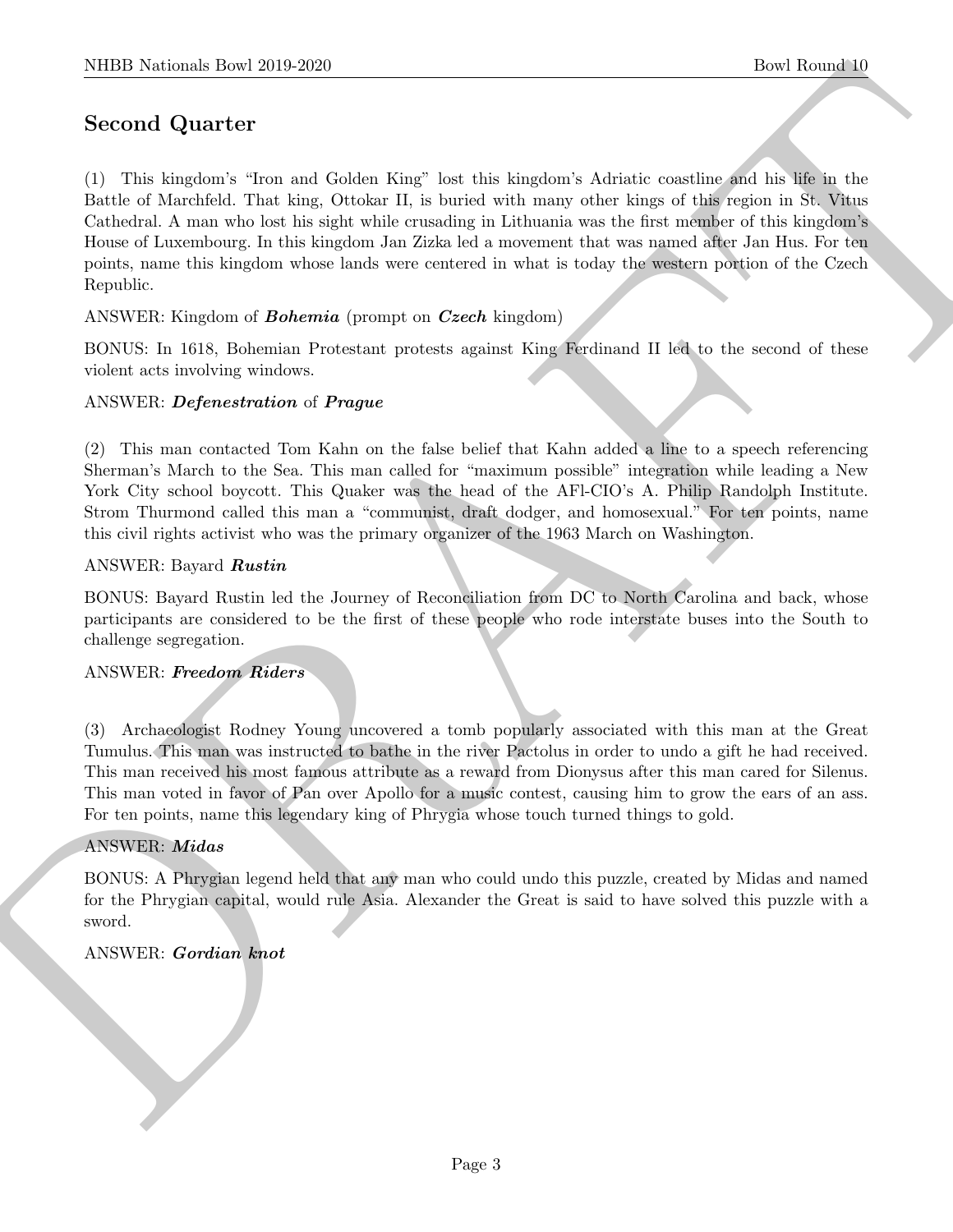NIBB Notionals how 2019-2020<br>
(1) The fixes oder of the symptom of the symptom of the Bottle of Kissualis and<br>
(1) The fixes of the distribution of the symptom of the symptom of the symptom of the symptom of the<br>
AT West (4) The first ruler of this dynasty defeated Georgia at the Battle of Krtsanisi. The overthrow of Lotf Ali Khan brought this dynasty to power after the Zand Dynasty. While in power, a ruler of this dynasty named Mozaffar ad-Din signed his country's constitution into law. This dynasty came to an end in 1925 when the Majles was forced to depose its ruler by the commander Reza Khan, who become the new Shah. The Pahlavis took power from, for ten points, what Iranian dynasty?

## ANSWER: Qajar Dynasty

BONUS: After the last Shah of Iran was deposed in 1979, an Islamic republic was declared in Iran with this man as its Supreme Leader

#### ANSWER: Ayatollah Ruhollah Khomeini

(5) One of this playwright's characters, Dikaiopolis, asks the immortal Amphitheus to negotiate a secret peace treaty. Cleisthenes [kly-sthen-eez] becomes an ambassador to a group of women celebrating the Thesmophoria in another play by this author, who depicted a personification of Peace arriving at a meeting between Spartan and Athenian delegates in a work that opens with a meeting of women. For ten points, name this Athenian comic playwright of The Clouds and Lysistrata.

#### ANSWER: Aristophanes

BONUS: While Aristophanes is considered the "Father of Comedy," his works contained political subtext as well. This work receives its title from its chorus of amphibians, but its text would have brought the exiled general Alcibiades to an Athenian's mind.

#### ANSWER: The Frogs

(6) This man offered himself as a vassal to Alfonso V of Naples in exchange for military support in the Treaty of Gaeta. This man met with the Arianiti and Balsic families in a Venetian-controlled town to form the League of Lezhe. Under the command of this man, Kruje was repeatedly saved from capture by the forces of Mehmed II and Murad II. For ten points, name this Albanian national hero who opposed the Ottoman Empire in the 15th century.

#### ANSWER: Skanderbeg (accept Gjergj (George or Georgius) Kastrioti)

BONUS: An opera honoring Skanderbeg was composed by this Venetian Roman Catholic priest whose best known work is a group of four violin concerti including "L'autunno" and "La Primavera."

#### ANSWER: Antonio Vivaldi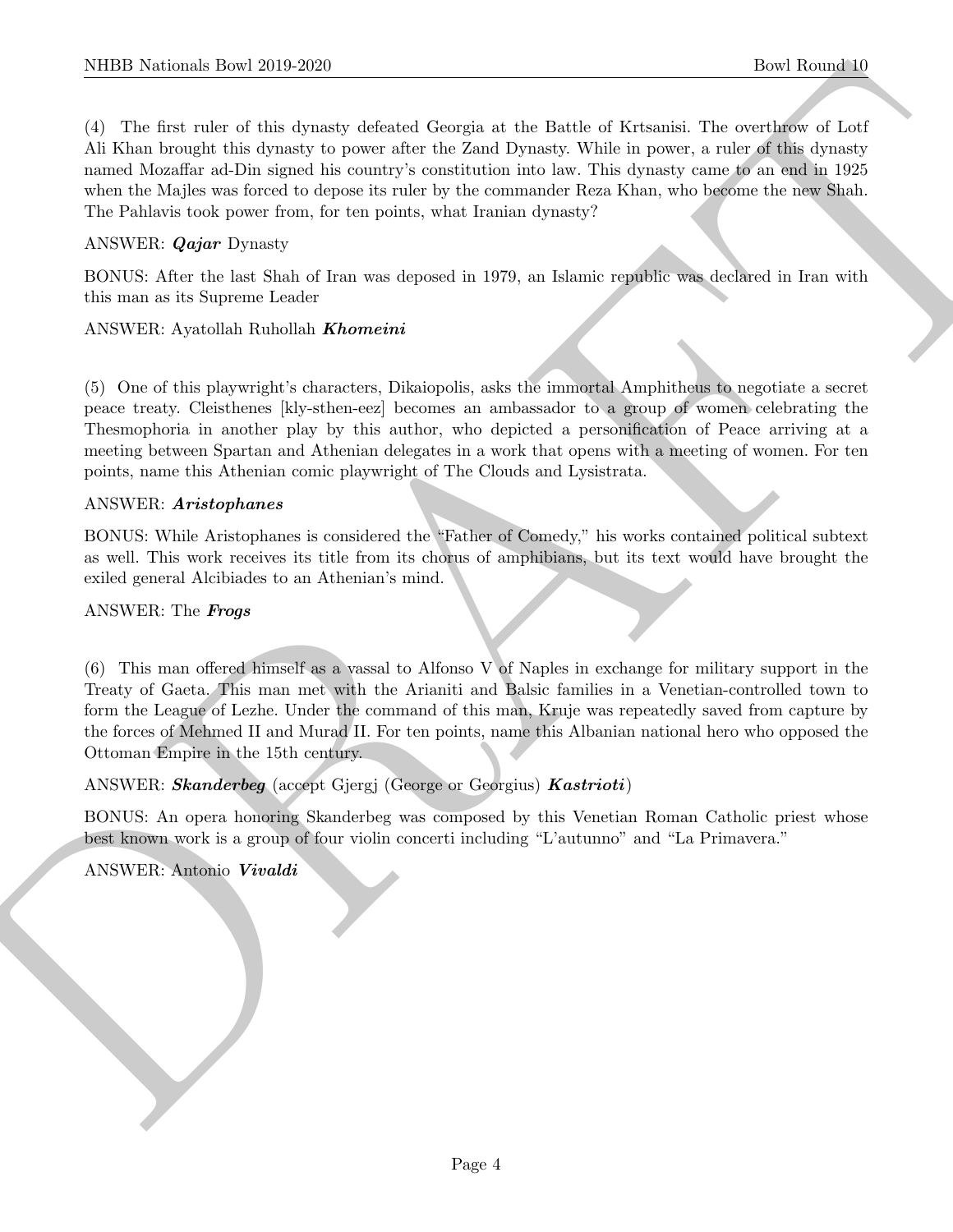NIBB Noticeals how 2019-2020<br>
The liberal signal and this entary shot, sink and a small and small business in the subset of the signal signal and control control of the state of the state of the state point is the state o (7) John Barrell argued that this genre's "dark side" erased rural social tensions in the works of John Constable and Thomas Gainsborough. In the French academic hierarchy of genres, these works were placed below the prestige of genre scenes but above still lifes. This genre was most influentially developed in France by the Barbizon School, which introduced its plein air method. For ten points, name this genre of art that focuses on natural scenery.

## ANSWER: Landscapes

BONUS: Thomas Gainsborough's best known work is likely this piece, modeled on van Dyck's Charles II and titled not for the mood of the subject, young Jonathan Buttle, but rather the color of his clothing.

## ANSWER: The *Blue Boy*

(8) This man served as Senator from Ohio after he was elected from a party for whom he coined the slogan "Free men, free labor, free soil." In his role as Chief Justice of the Supreme Court, this man oversaw the impeachment of Andrew Johnson, years after he had introduced America's first federal currency in another post. For ten points, name this man whose face is on the ten-thousand dollar bill, who served as Abraham Lincoln's Secretary of the Treasury.

## ANSWER: Salmon P(ortland) Chase

BONUS: When Chase was added to the Supreme Court, he took the seat vacated upon the death of this Chief Justice who presided over the Dred Scott decision.

ANSWER: Roger B(rooke) Taney [TAW-nee]

# Third Quarter

The categories are  $\dots$ 

- 1. Hudson's Bay Company
- 2. East Germany
- 3. Madagascar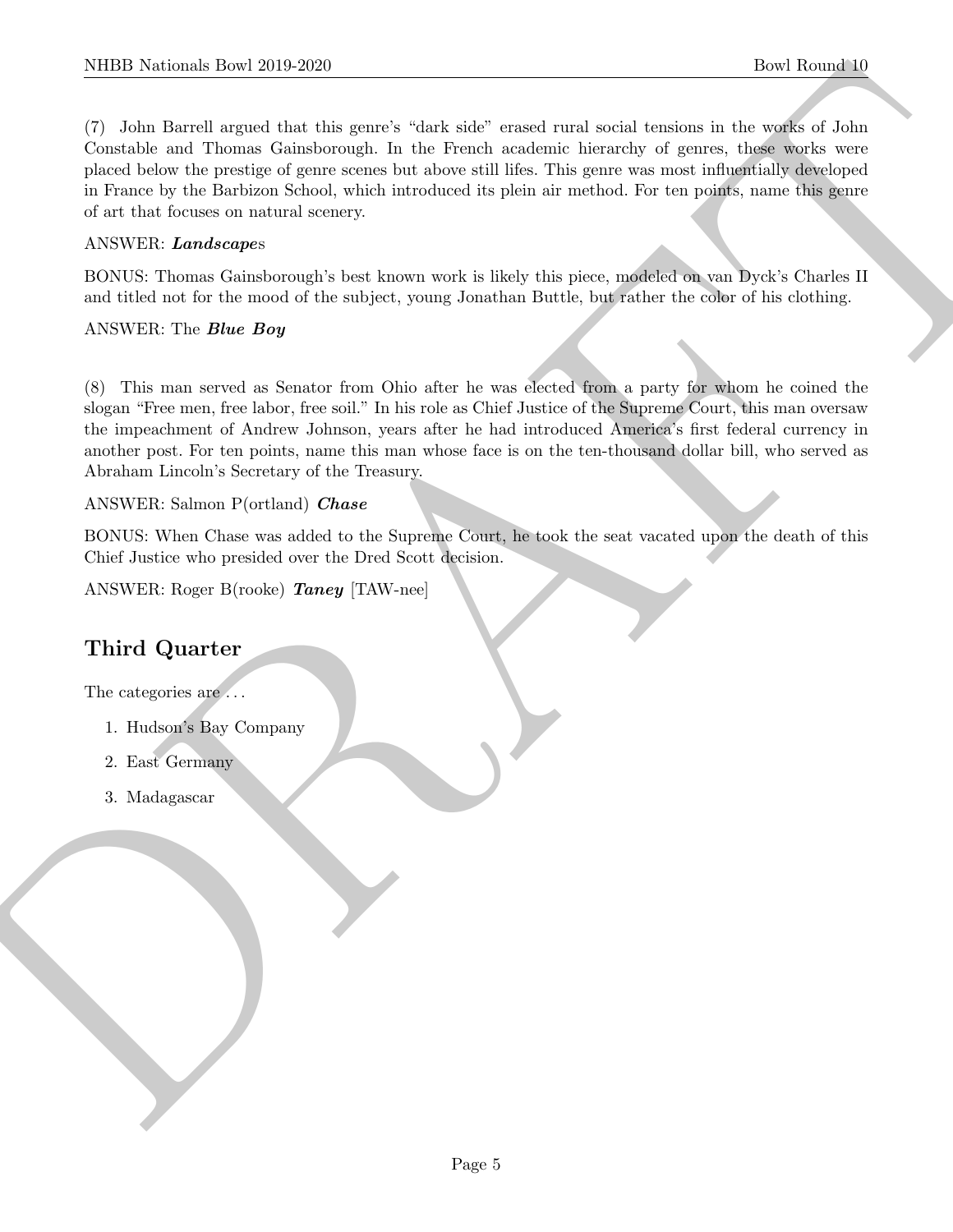#### Hudson's Bay Company

The Hudson's Bay Company...

(1) Primarily traded this beaver-derived product in its early years

# ANSWER: Furs (accept pelts or skins)

(2) Received its charter from this English king who came to power during the Restoration

# ANSWER: Charles II

(3) Primarily operated in this Canadian province, east of Saskatchewan

# ANSWER: Manitoba

(4) Had this future king of England as its second governor

# ANSWER: James II (accept James Stuart, Duke of York)

(5) Was given land named after this noble who was known by the epithet "of the Rhine" during the English Civil War

## ANSWER: Prince Rupert of the Rhine, Duke of Cumberland

NIEED Notionals Down 2010-2020<br>
How therefore Bay Contexts<br>
Let the decision of the bosonic distribution in the early system<br>
(1) Privatively resulted to bosonic distribution in the early system<br>
ANNEW RE CROSSER Advantage (6) Was in the same business as these two French explorers, the first Europeans to sail down the Mississippi

ANSWER: Jacques *Marquette* and Louis *Joliet* (accept in either order)

(7) Primarily used this First Nation tribe as a middleman to make their trades

ANSWER: Cree

(8) Fought the rival North West Company and the Metis at this 1816 battle

# ANSWER: Battle of Seven Oaks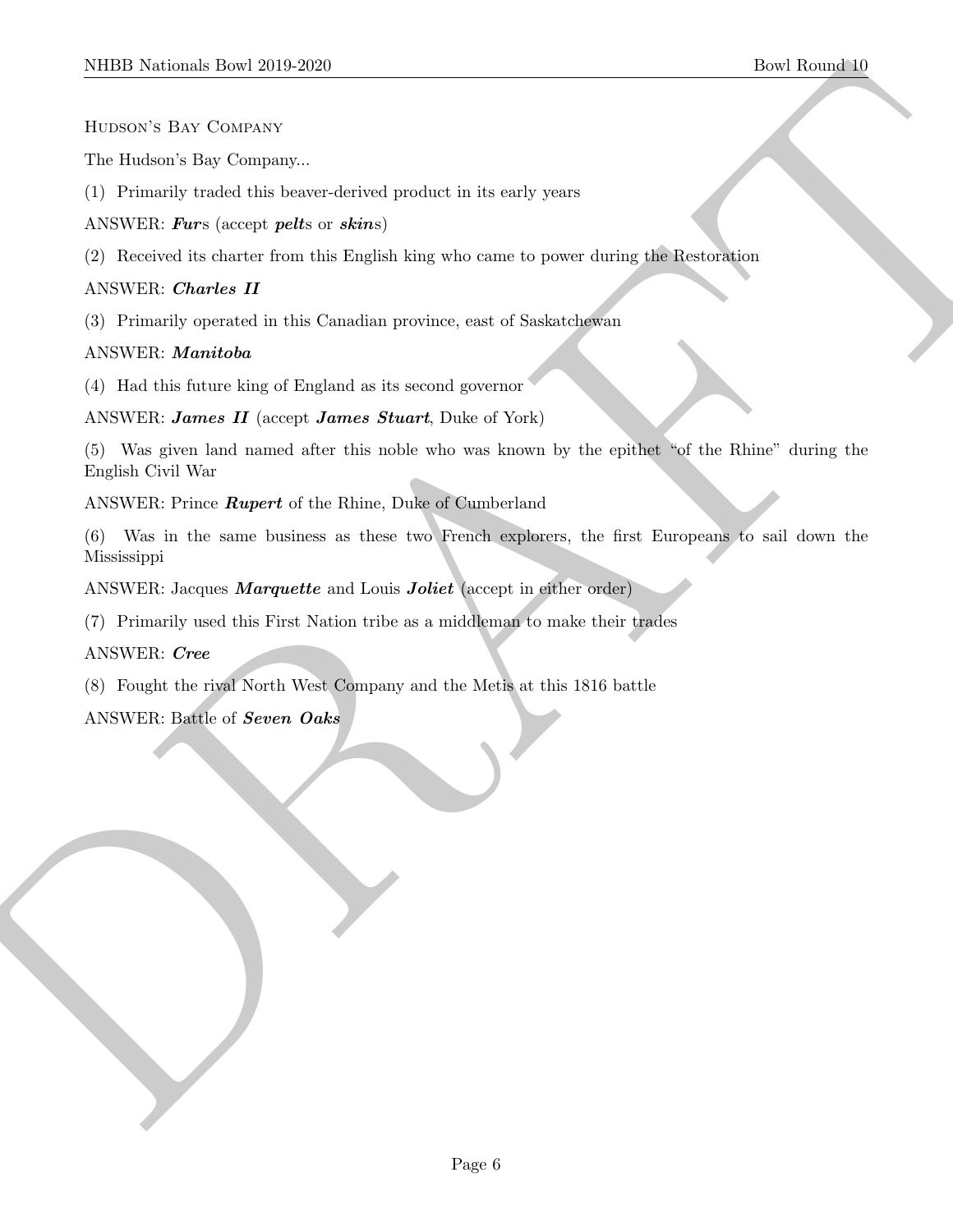# East Germany

East Germany was...

(1) Established under the influence of this World War Two Soviet leader

# ANSWER: Joseph Stalin

(2) Established at this meeting, which finalized the terms of German surrender in World War Two

# ANSWER: Potsdam Conference

(3) Patrolled by this secret police

# ANSWER: Stasi

SIDDI Notional: Dow 2019-2020<br>
E.s. Greensey was<br>
E.s. Greensey was<br>
(1) Datables at most the influence of this World Wer Two Soviet leader<br>
ANNY RE Jeans of the assessor pulse which is distinct the same of German survani (4) Governed by this political philosophy, in which all party members adhere to party decisions once they have been made

# ANSWER: Democratic centralism

(5) Ruled by this leader in the 1960s, who nationalized industry in his New Economic System

# ANSWER: Walter Ulbricht

(6) Members of the Prussian nobility whose land was redistributed to farmers

# ANSWER: Junkers [YOONG-kers]

(7) Starved of this good during a late-70s crisis in which its price quadrupled

# ANSWER: Coffee

(8) Last led by this General Secretary, successor to Erich Honecker

# ANSWER: Egon Krenz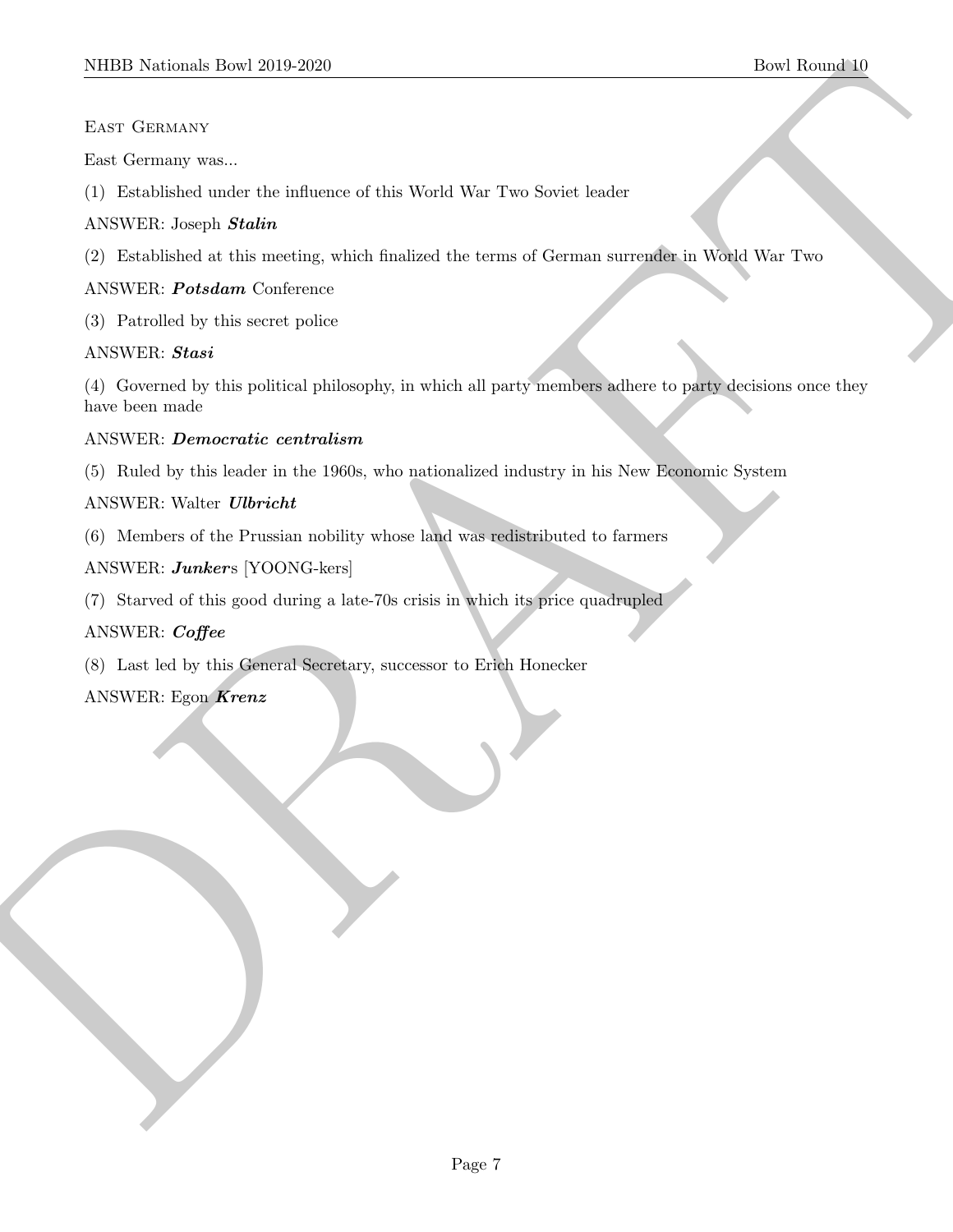## **MADAGASCAR**

Madagascar...

(1) Contains this native ethnic group which makes up over 90% of the population

# ANSWER: Malagasy

(2) Contains this city which serves as its capital

# ANSWER: Antananarivo

(3) Was suggested as a destination for this ethnoreligious group by Adolf Eichmann

ANSWER: Jews (accept Jewish)

(4) Was violently colonized by this French government which crushed the Paris Commune

# ANSWER: Third Republic

(5) Was ruled by three queens of this name in the 19th century

# ANSWER: Ranavalona

SIDDI Northeast-Bowl 2019-2020<br>
Manuscharine Hermite entries group which makes up over 10% of the population<br>
(i) Caracteristic matrix estimate and a sequence is equivalent<br>
(2) Caracteristic matrix equivalence are in equ (6) Lost its queen in 1897 after the French exiled her to this island east of Madagascar

# ANSWER: Reunion

(7) Was led by this two-time president and military leader, nicknamed "Big Man"

ANSWER: Didier Ratsiraka (prompt on "Deba")

(8) In 2018, elected this businessman as president

ANSWER: Andry Rajoelina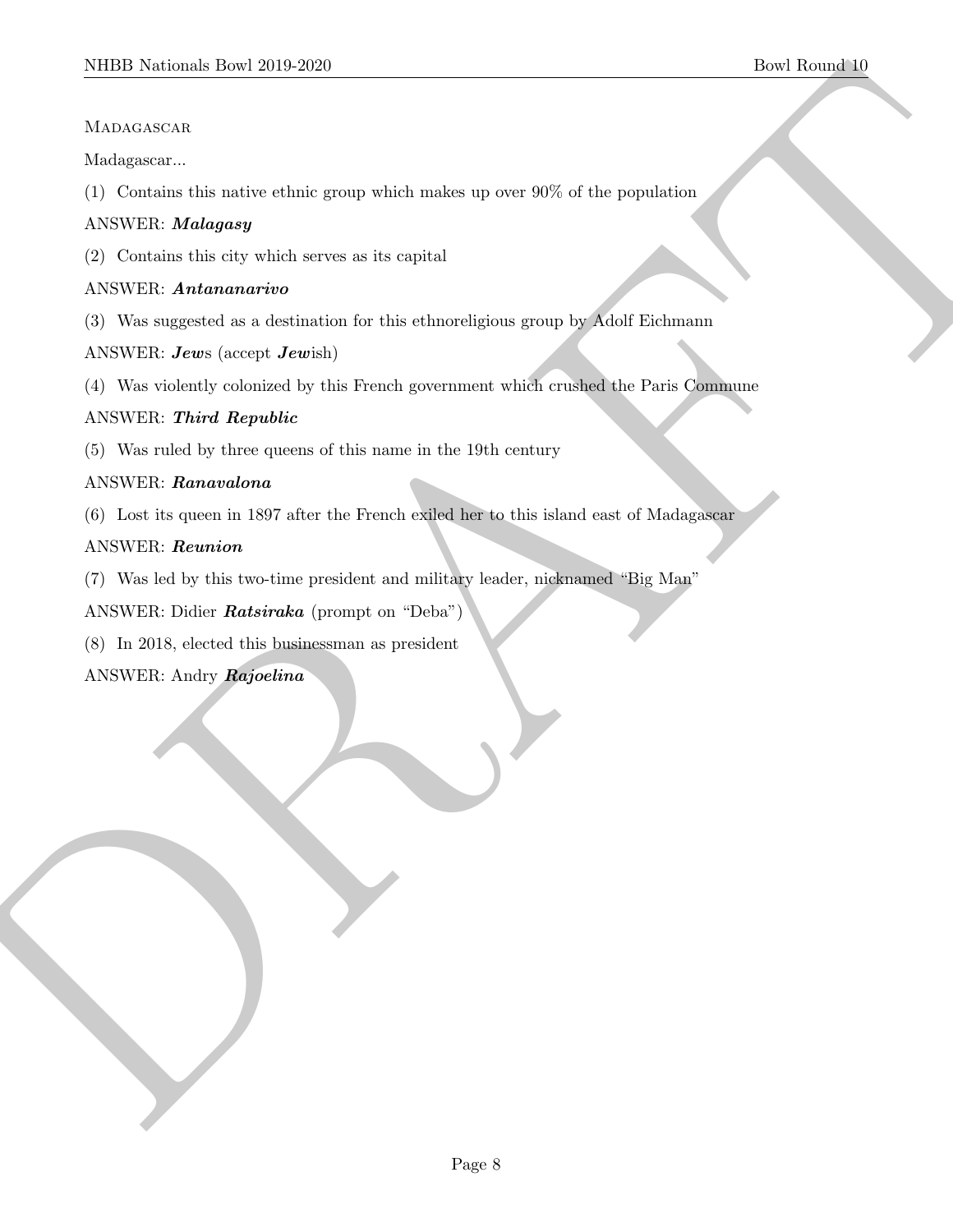# Fourth Quarter

NIBB Notional- how 22(4-222)<br>
Down Herecha)<br>
Down Herecha)<br>
To America The Control in this city condition the illiotropic channel at<br>
the operator of the Park of the Society of the Society of the Society of<br>
Down the film (1) A council in this city codified the filioque clause into Western Christianity and was organized by Bishop Leander. That council also directed 23 anathemas against Arianism. Under the Emirate of  $(+)$  Cordoba, a revolt occurred in this city by Abd ar-Rahman, and this city was the location of the "Day of the Ditch" duing which Amrus committed a massacre. This city's Alcazar was besieged by (\*) Republican forces during the Spanish Civil War. For ten points, name this city, the former capital of the Visigoths and the current capital of Castilla-La Mancha, the capital of Spain under Charles V.

#### ANSWER: Toledo, Spain

(2) This woman's parents founded the first free school in Oswego, New York, and she was the only woman in her class at Syracuse. This woman was an early advocate for dress reform, arguing that women's long skirts were (+) unhygienic. This woman was captured and arrested as a spy after helping a surgeon perform an amputation. Because the US Army would not issue her a commission, this woman was personally validated by  $(*)$  Andrew Johnson after the war. For ten points, name this woman, the only female surgeon during the Civil War and the only woman ever to earn the Congressional Medal of Honor.

ANSWER: Dr. Mary Edwards Walker

(3) One of this composer's works was composed for the Houston Symphony and memorializes the 150th anniversary of Texas's declaration of independence from Mexico. This composer created a piece in the aftermath of  $9/11$  titled  $(+)$  On the Transmigration of Souls. This man composed an opera which features characters including Rambo and the wife of the title character, Marilyn. That opera chronicles the hijacking of the Achille Lauro, while his best known work features the aria "I Am the (\*) Wife of Mao Tse-tung." For ten points, name this composer of The Death of Klinghoffer and Nixon in China.

ANSWER: John Coolidge Adams

(4) This event led its country to proclaim September 1 as "Disaster Prevention Day." To comply with the Washington Naval Treaty, a battleship was being (+) converted into a carrier when it was destroyed during this event. During this event, many people lost their lives in firestorms initially caused by cooking oil. After the destruction of the U.S. Embassy, Cyrus Woods was relocated to the (\*) Imperial Hotel, which withstood the force of this event. This event was centered at Izu Oshima and measured 7.9 on the Richter scale. For ten points, name this 1923 natural disaster in Japan.

ANSWER: 1923 Great Kanto earthquake (prompt on "Tokyo earthquake")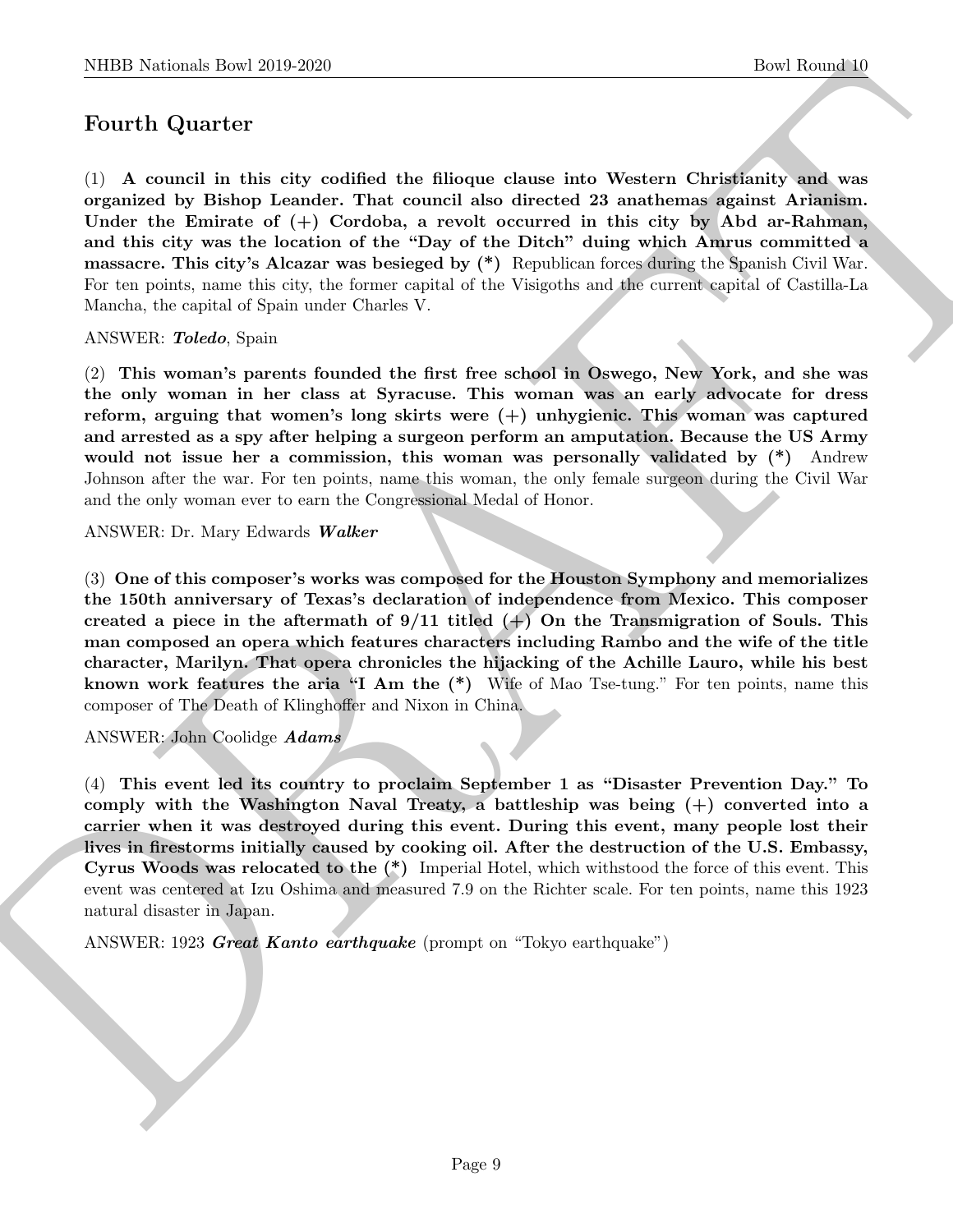NIBB Notional- how 20:0 2020<br>
Covariance of this family established the city of Sacondorer in the season state<br>
CoV are constructed to the family was the first to monuthernore wise regards.<br>
Prichargh, One member of this (5) Two members of this family established the city of Saxonburg in the area surrounding Pittsburgh. One member of this family was the first to manufacture wire rope in America, which he used to create the  $(+)$  Delaware Aqueduct. A structure designed by a member of this family relied on two pneumatic caissons as a foundation. A father and son from this family oversaw a fourteen year project to create a structure that linked (\*) Manhattan to an eastern borough. For ten points, name this German-American family whose members designed the Brooklyn Bridge.

ANSWER: Roebling

(6) On the first day of this battle, the Congress and Cumberland were destroyed, and a frigate ran aground. On the second day of this battle, Samuel Dana Greene made the decision to protect the  $(+)$  Minnesota rather than to continue fighting. This battle ended when fragments of paint exploded in the eye of John Worden, temporarily blinding him. This battle took place near Sewell's Point and proved to be (\*) indecisive as its primary combatants were unable to breach one another's plating. For ten points, name this clash between the Merrimack and the Monitor, the first combat meeting of ironclads.

ANSWER: Battle of **Hampton Roads** (accept Battle of **Ironclads** before mentioned, accept Battle of Monitor and Merrimack (or Virginia) in any order before mentioned)

(7) This man was at odds with his younger contemporary, Xunzi, who thought that human nature is to be greedy and self-centered. This thinker explained the idea of the Four Beginnings, or  $(+)$  "Sprouts," by using the analogy of a child falling down a well to show the innate goodness of humanity. This man served as an advisor to the King of Qi during the Warring States Period. This thinker was the student of Zisi, the grandson of a man who (\*) founded a school during the Spring and Autumn Period to which this man adhered. Known as the "second sage," For ten points, name this Confucian philosopher.

ANSWER: Mencius (accept Mengzi)

(8) According to Procopius, the actions of this man only upset Honorius because he thought his favorite chicken had died. This man died while besieging Consenza but had legendarily pre-planned to have the River  $(+)$  Busento rerouted to cover his grave. This man's soldiers burned the Gardens of Sallust and ransacked the Mausoleum of Augustus. This non-Roman fought under (\*) Theodosius I at the Battle of the Frigidus and led several campaigns against Stilicho. For ten points, name this "ruler of all," the first king of the Visigoths who sacked Rome in 410.

ANSWER: Alaric I